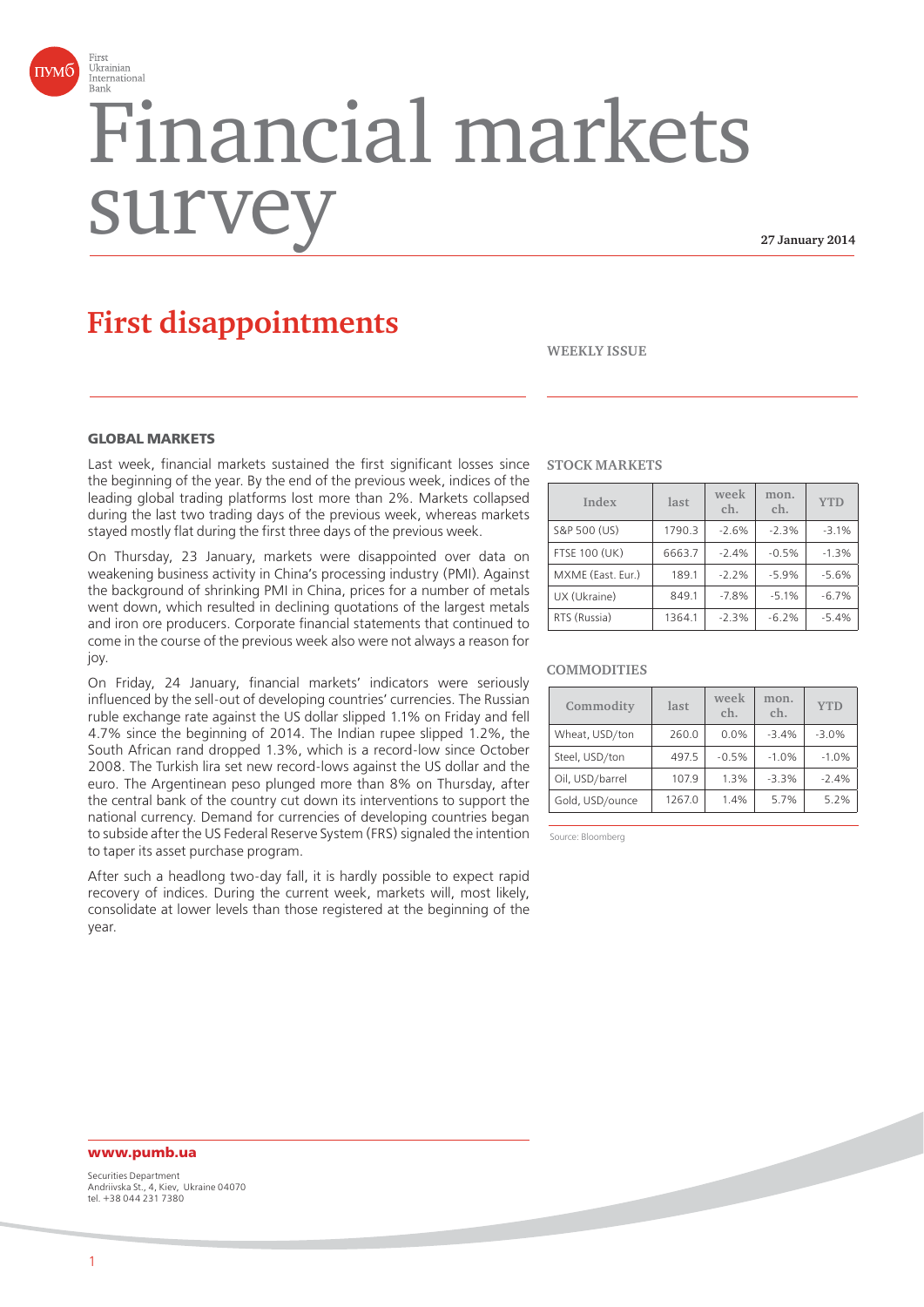

## **MACROECONOMICS**

According to information of the State Statistics Service, real wages grew 8.2% in 2013. In December 2013, real wages rose 6.7% year-on-year

Compared to 2012, real wages slowed down due to the recession in the country's economy. The positive dynamics of wages growth was preserved thanks to low inflation, as well as a relatively low level of the average official wages in the country.

In December 2013, the average monthly wages of full-time employees reached UAH 3,800. The highest wages were registered in the city of Kyiv, Donetsk oblast and Sevastopol, while the lowest wages were observed in Chernihiv, Ternopil and Kherson oblasts.

#### **BOND MARKET**

Last week, the Ministry of Finance managed to raise UAH 3.8 billion to the State Budget of Ukraine by way of primary placements of internal government bonds that were held on 21 and 23 January.

On 21 January, the biggest number of bids was submitted for purchasing bonds denominated in hryvnia and maturing in 120 days. However, the Ministry of Finance satisfied only three out of six bids, setting the earning rate for these bids at 8.25% per annum. Also, the Ministry of Finance placed ultra short-term internal government bonds denominated in US dollars and maturing in 21 days with an earning rate of 5%.

On 23 January, the biggest number of bids was submitted for purchasing internal government bonds maturing in 90 days. The weighted average rate for these bonds was 8.25% per annum. At the same time, the weighted average rate for bonds maturing in 118 days reached 8.98%. Bonds maturing in five years were placed with an earning rate of 14.25%.

During the current week, the Ministry of Finance plans to hold a tender on Tuesday, 28 January. The Ministry of Finance will offer internal government bonds denominated in hryvnia and maturing in October 2014, as well as bonds maturing in five and six years.

# **EQUITY MARKET**

Because of the extreme aggravation of the political conflict in the country, the Ukrainian stock market collapsed during the previous week. The Ukrainian Exchange (UX) Index lost 7.8% over the previous week and closed at 849.06 points on Friday. The highest trading volumes were registered in Friday, 24 January, when traders apparently resorted to the massive clearance sale.

#### **FOREIGN EXCHANGE MARKET**

Last week, there was significant appreciation of the US dollar exchange rate on the interbank foreign exchange market. Each day saw a new recordhigh. Trading ranged within the limits of UAH 8.37-8.40/USD on Monday, UAH 8.38-8.41/USD on Tuesday, UAH 8.42-8.45/USD on Wednesday, UAH 8.43-8.46/USD on Thursday, and UAH 8.44-8.49/USD on Friday. The market closed at UAH 8.50-8.55/USD on Friday afternoon, 24 January. This growth is heated by mass protests in the country, which amplifies devaluating pressure on the hryvnia. The National Bank of Ukraine has made no interventions so far in 2014. State-owned banks had a minimum

### **LATEST MACROECONOMIC DATA**

| Indicator                       | Value |
|---------------------------------|-------|
| Change in real wages in 2013, % |       |

Source: the State Statistics Service

**THE RESULTS OF PLACING INTERNAL GOVERNMENT BONDS** 

| Date of<br>place-<br>ment | Type of<br>bonds | Weight.<br>av. rate | Submit./<br>satisfied<br><b>bids</b> | Funds<br>raised.<br><b>UAH</b><br>mln |
|---------------------------|------------------|---------------------|--------------------------------------|---------------------------------------|
| 21 Jan                    | 1814 days        | 14.25%              | 2/2                                  | 250.6                                 |
| 21 Jan                    | 120 days         | 8.25%               | 6/3                                  | 87.6                                  |
| 21 Jan                    | 21 days          | 5.00%               | 2/2                                  | 199.7*                                |
| 23 Jan                    | 118 days         | 8.98%               | 4/4                                  | 505.3                                 |
| 23 Jan                    | 1812 days        | 14.25%              | 1/1                                  | 702.1                                 |
| 23 Jan                    | 90 days          | 8.25%               | 6/5                                  | 674.3                                 |

\*USD millions

Source: the Ministry of Finance of Ukraine

#### **THE UX INDEX AND TRADING VOLUME**



Source: Bloomberg

# **Ukraine**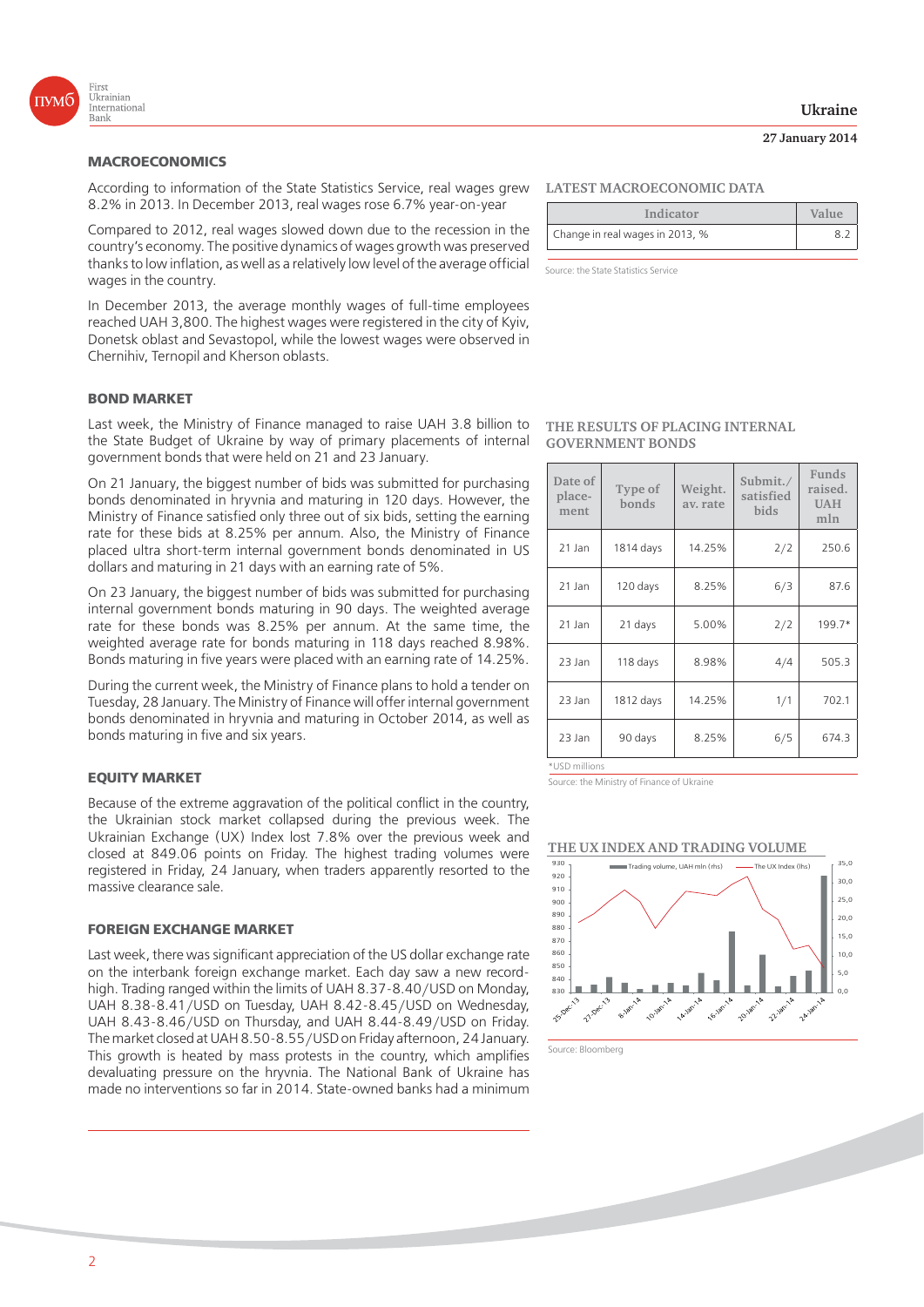

#### **27 January 2014**

impact on the market. The maximum foreign exchange sales volumes were registered on Friday, 24 January: above USD 3.2 billion (all currencies), including sales of the American currency alone for more than USD 2.7 billion.

# **INTERBANK LENDING MARKET**

Last week, the situation on the interbank lending market did not change much. Because of the deficit and appreciation of the US dollar, rates for swap transactions on the interbank lending market plunged to negative values. As of Friday morning, 24 January, the balance on correspondent accounts totaled UAH 28 billion.